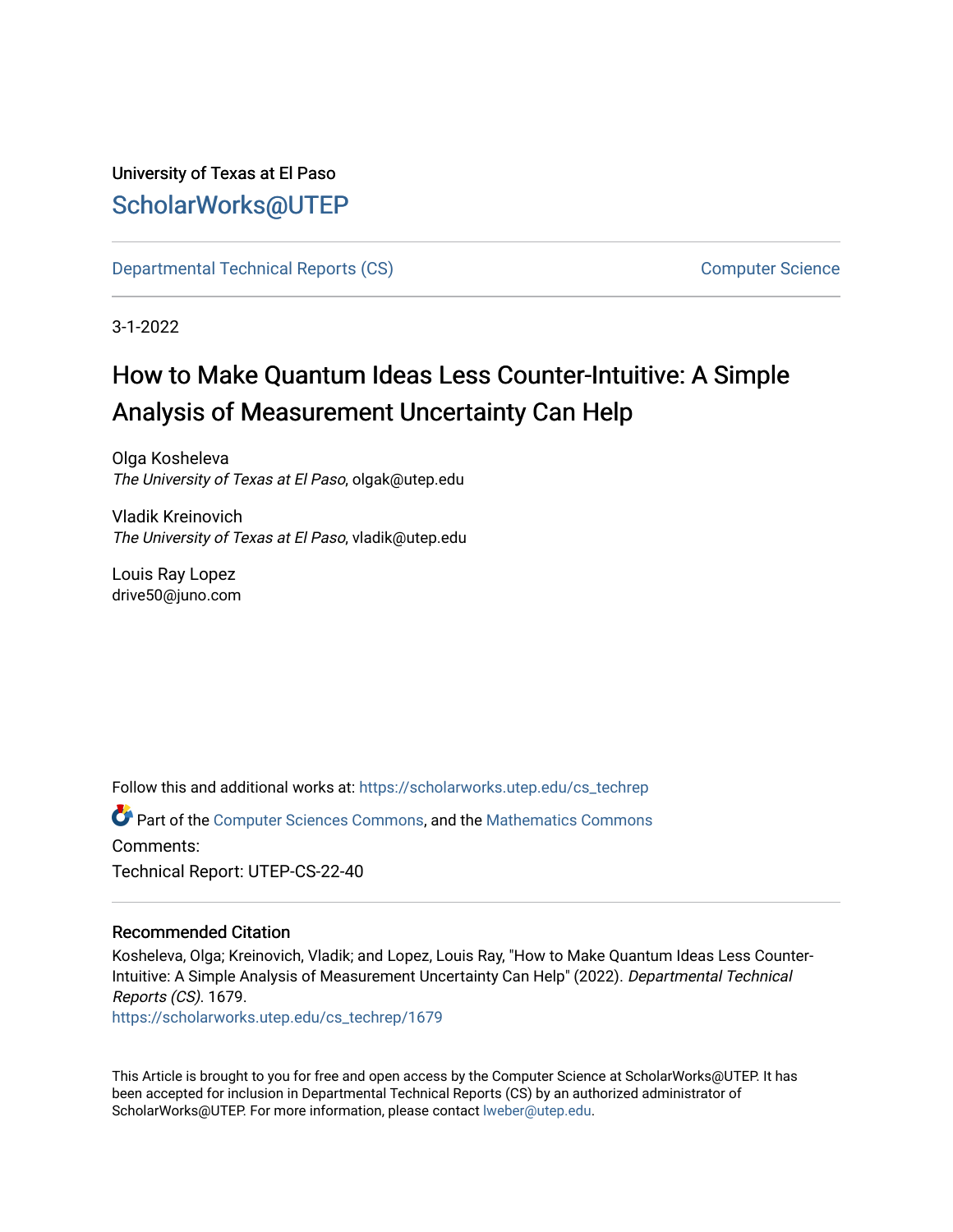# How to Make Quantum Ideas Less Counter-Intuitive: A Simple Analysis of Measurement Uncertainty Can Help

Olga Kosheleva, Vladik Kreinovich, and Louis Ray Lopez

Abstract Our intuition about physics is based on macro-scale phenomena, phenomena which are well described by non-quantum physics. As a result, many quantum ideas sound counter-intuitive – and this slows down students' learning of quantum physics. In this paper, we show that a simple analysis of measurement uncertainty can make many of the quantum ideas much less counter-intuitive and thus, much easier to accept and understand.

#### 1 Formulation of the Problem

Many quantum ideas are counter-intuitive. Many ideas of quantum physics are inconsistent with our usual physics intuition; see, e.g., [1, 2]. This counter-intuitive character of quantum ideas is an additional obstacle for students learning about these effects.

Problem: how can we make these ideas less counter-intuitive? To enhance the teaching of quantum ideas, it is desirable to come up with ways to make quantum ideas less counter-intuitive.

What we do in this paper. In this paper, we propose some ways to make quantum ideas less counter-intuitive. Specifically, in Section 2, we overview the main

Vladik Kreinovich

Louis Ray Lopez

Olga Kosheleva

Department of Teacher Education, University of Texas at El Paso, 500 W. University El Paso, Texas 79968, USA, e-mail: olgak@utep.edu

Department of Computer Science, University of Texas at El Paso, 500 W. University El Paso, Texas 79968, USA, e-mail: vladik@utep.edu

<sup>716</sup> Brisa del Mar, El Paso, TX 79912, USA, e-mail: drive50@juno.com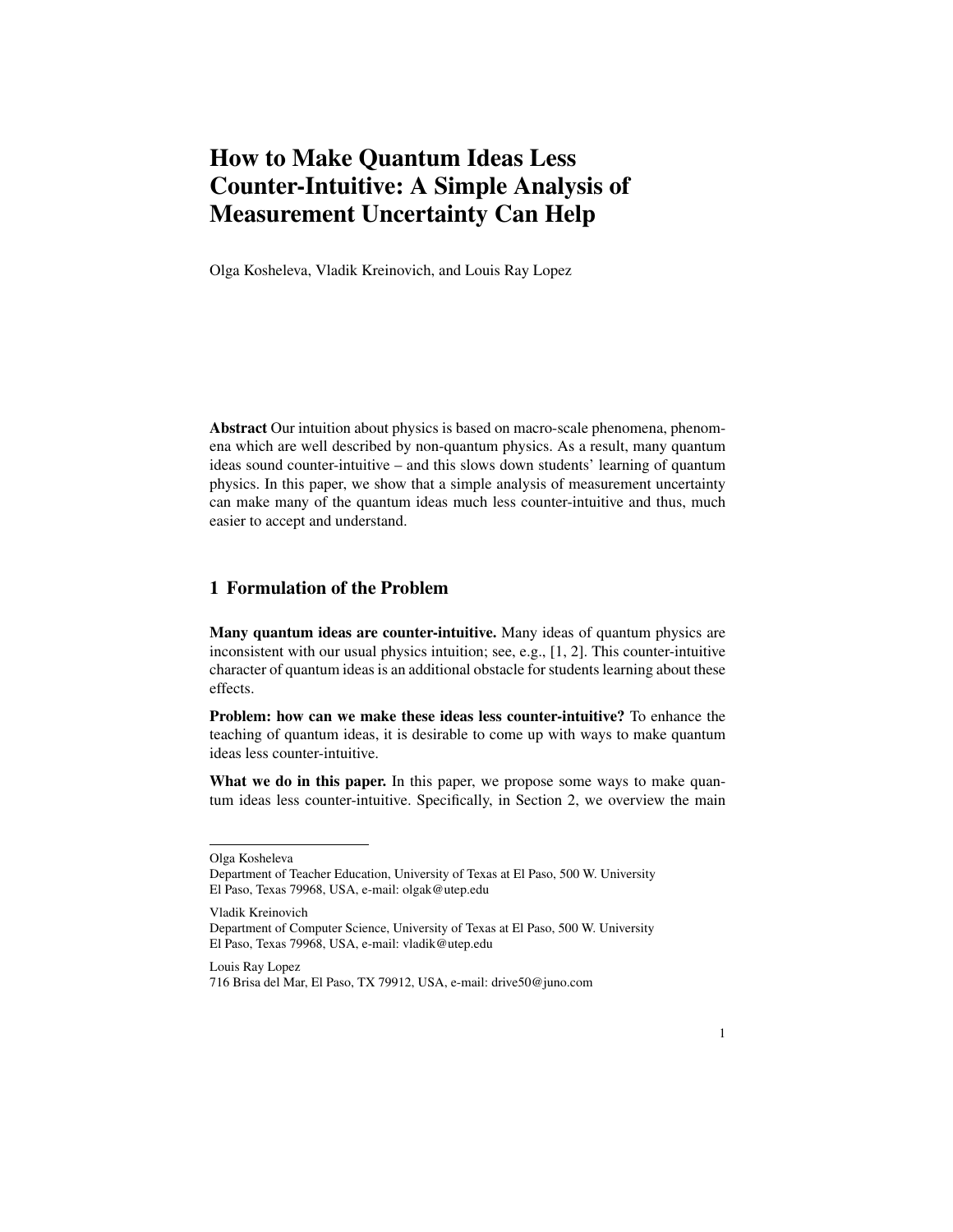counter-intuitive ideas of quantum physics. In Section 3, we explain how a simple analysis of measurement uncertainty can help.

#### 2 Main Counter-Intuitive Ideas of Quantum Physics

Quantum – discrete – character of measurement results. In non-quantum physics, most physical quantities can take any real values – or at least any real values within a certain range (e.g., possible values of speed are bounded by the speed of light). The change of values with time is smooth. It may be abrupt – as in phase transitions – but still continuous.

In contrast, in quantum physics, for most quantities, only a discrete set of values is possible. Correspondingly, changes are by discontinuous "jumps": at one moment of time, we have one energy value, at the next moment of time, we may measure a different energy value, with no intermediate values.

Non-determinism. We are accustomed to the fact that non-quantum physics is deterministic: if we know the exact current state, we can uniquely predict all future observations and all future measurement results. This does not mean, of course, that we can always predict everything: e.g., it is difficult to predict tomorrow's weather, because it depends on many today's values that we do not know. However, the more sensors we place to measure today's temperature, wind speed, and humidity at different locations (and at different heights), the more accurate our predictions – in line with the belief that if we knew where every atom was now, we could, theoretically, predict the weather exactly.

In contrast, in quantum physics, even if we know the exact current state, we cannot uniquely predict the results of future measurements. (At best, we can predict the probabilities of future measurement results.)

This non-determinism is mostly observed on the micro-level. Quantum effects are sometimes observed on the macro-level – e.g., with lasers – but mostly, they are observed on the micro-level.

There is no non-determinism in consequent measurement of the same quantity. In quantum physics, we cannot predict the result of a measurement: in the same state, we may get different results. However, in quantum physics, if after measuring the value of a quantity, we measure the same quantity again, we get the exact same result.

Entanglement. According to relativity theory, all speeds are bounded by the speed of light. As a result, an event happening a large distance from here cannot immediately affect the result of the local experiment.

However, in quantum physics, we can prepare a pair of particle in an "entangled" state. Then, we separate these two particles at a large distance from each other, and perform measurement on each of these particles.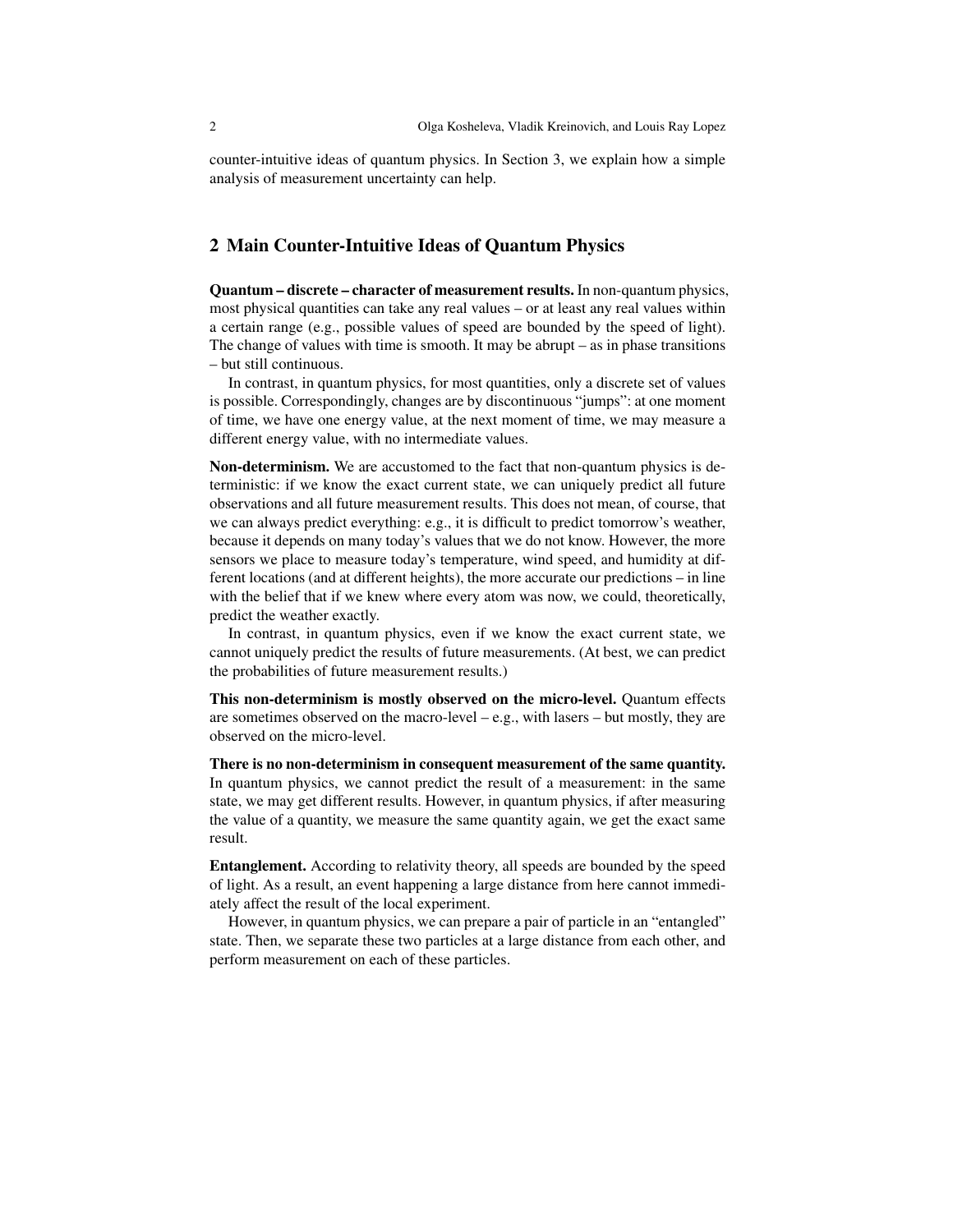In this arrangement, we cannot predict the result of each measurement, but, surprisingly, if we know the result of one of these measurements, we can make some prediction about the result of the second one as well.

This fact – known as Einstein-Podolsky-Rosen paradox – was experimentally observed. It has been shown that, strictly speaking, it does not violate relativity theory: namely, this phenomenon cannot be used to communicate signals faster than the speed of light. However, this phenomenon still sounds very counter-intuitive.

## 3 A Simple Analysis of Measurement Uncertainty and How It Can Help

A simple analysis of measurement uncertainty. Our information about values of physical quantities comes from measurements. Measurements are never absolutely accurate – and even if they were accurate, we would not be able to produce all infinitely many digits needed to represent the exact value, we have to stop at some point. For example, if we use decimal fractions, we cannot even exactly represent the value  $1/3 = 0.33...$ , we have to stop at some point and use an approximate value

$$
1/3 \approx 0.33\dots3.
$$

In general, there is the smallest possible value *h* that we can represent, and all other values that we can represent are integer multiples of this value:  $0, h, 2h, \ldots$ ,  $k \cdot h$ , ..., all the way to the largest value  $L = N \cdot h$  that we can measure and represent.

This immediately makes discreteness and "jumps" less counter-intuitive. The first trivial consequence of the above analysis is that the discrete character of measurement results – and the abrupt transitions between measurement results – become natural.

How are these measurement results related to the actual (unknown) value of the corresponding quantity? In the ideal situation, when the measurement instruments are very accurate, and the only reason for discreteness is the need to have a finitely long representation, the result of the measurement comes from rounding the actual values – just like  $0.33...3$  is the result of rounding  $1/3$ , and  $0.66...67$  is the result of rounding 2/3. So:

- the measurement result 0 means that the actual value is somewhere between −0.5*h* and 0.5*h*;
- the measurement result *h* means that the actual value is somewhere between 0.5*h* and 1.5*h*; and
- in general, the measurement result  $k \cdot h$  means that the actual value is somewhere between  $(k-1/2) \cdot h$  and  $(k+1/2) \cdot h$ .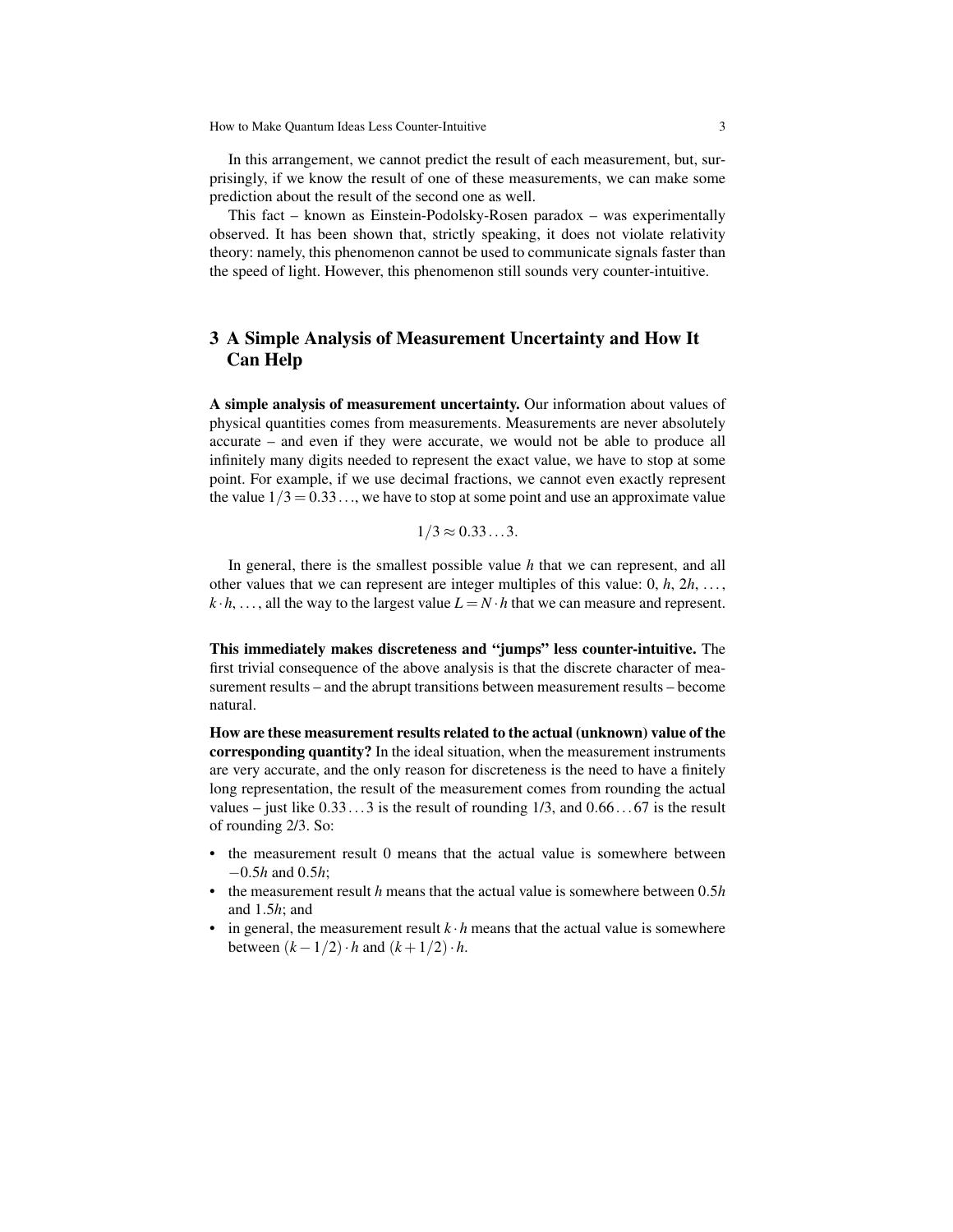Non-determinism becomes less counter-intuitive. Let us consider the following simple situation. We have an inertial body traveling at the same speed in the same direction. We measure the distance *d* that it travels in the first second, and, based on this measurement, we want to predict the distance *D* that this body will travel in 2 seconds. From the purely mathematical viewpoint, if we ignore measurement uncertainty, the answer is trivial:  $D = 2d$ .

What will happen if we take measurement uncertainty into account? Suppose that the measurement of the 1-second distance led to the value *k* · *h*. This means that the actual (unknown) distance is located somewhere in the interval

$$
[(k-1/2) \cdot h, (k+1/2) \cdot h].
$$

In this case, one can easily see that the value  $D = 2d$  is located in the interval  $[(2k-1) \cdot h, (2k+1) \cdot h]$ . If we round different values from this interval, we get three possible values:  $(2k-1) \cdot h$ ,  $2k \cdot h$ , and  $(2k+1) \cdot h$ . Thus, even when we know that the original value was  $k \cdot h$ , we cannot uniquely predict the result of the next measurement: it can be one of the three different value.

In other words, we have non-determinism – exactly as in quantum physics.

This non-determinism is mostly observed on the micro-level. On the macro-level, when the values *k* are much larger than 1 (which is usually denoted by  $1 \ll k$ ), the non-determinism is relatively small: the relative error in predicting  $D = 2k \cdot h$  where the actual value is  $D = (2k - 1) \cdot h$  is equal to

$$
\frac{\overline{D}-D}{D} = \frac{h}{2k \cdot h} = \frac{1}{2k} \ll 1.
$$

On the other hand, for small values, e.g., for  $k = 1$ , the resulting relative error is  $1/(2k) = 50\%$  – a very large uncertainty.

There is no non-determinism in consequent measurement of the same quantity. We cannot predict what will be the result of measuring *D*, but if we measure it again right away, we will, of course, get the same result as last time – just like in quantum physics.

Entanglement. Let us assume that we have two particles 1 and 2 at the same location. Measurement shows that both their electric charges are 0s, and that the overall charge of both particles is 0. Then, we separate these particles and place them in an electric field where the force acting on a particle with charge *q* is equal to 4*q*.

Let us see what will happen in this situation if we take measurement uncertainty into account. The fact that the measured values of both charge  $q_1$  and  $q_2$  is 0 means that the actual values of each of these charges is located in the interval [−0.5*h*,0.5*h*]. The fact that the measurement of the overall charge  $q_1 + q_2$  result in 0 value means that this overall charge is also located in the same interval  $[-0.5h, 0.5h]$ .

For each particle *i*, the only thing we can conclude about the actual value of the force  $F_i = 4q_i$  is that this value located in the interval  $[-2h, 2h]$ . So, in principle, possible measured values of the force are −2*h*, −*h*, 0, *h*, and 2*h*. The fact that the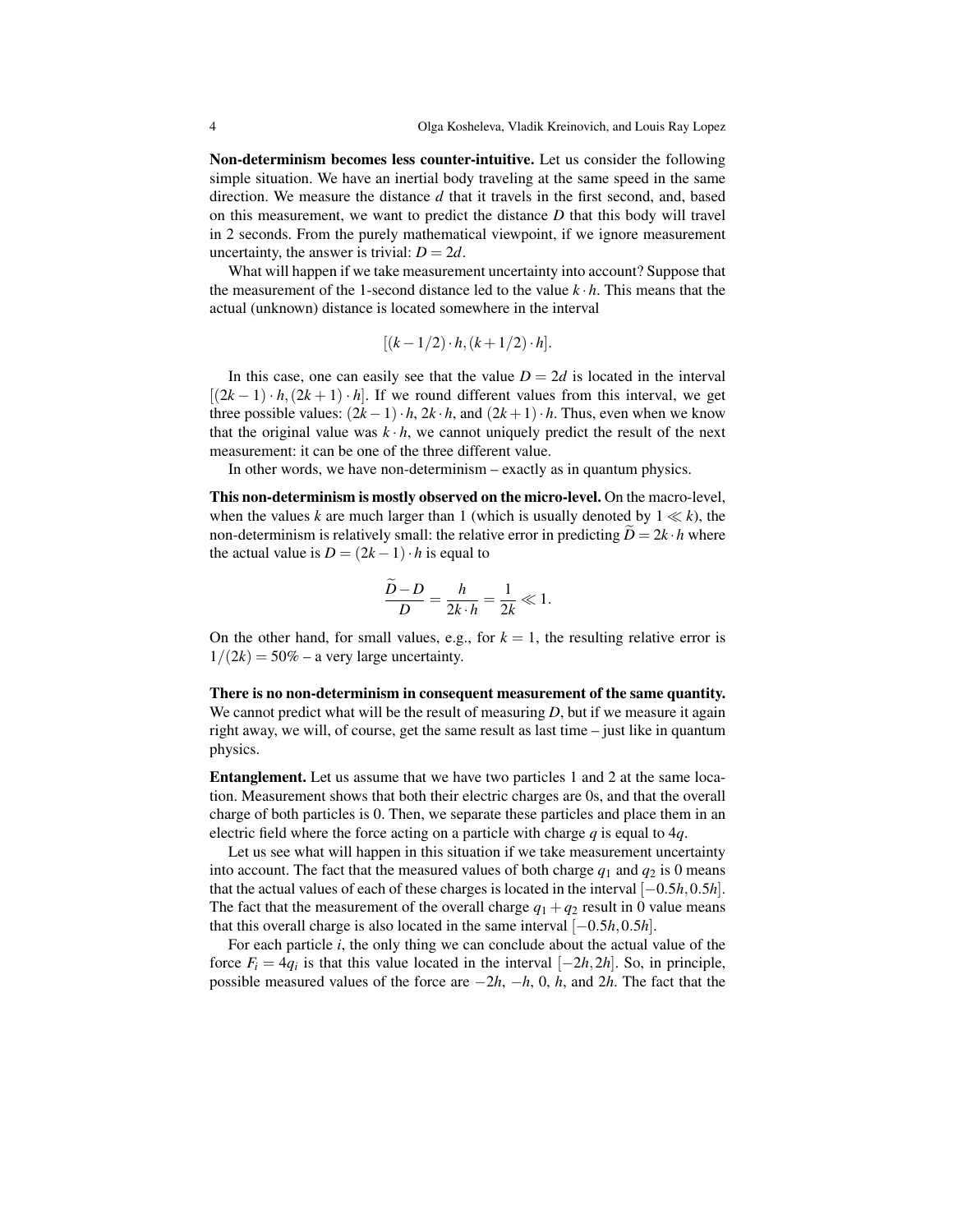How to Make Quantum Ideas Less Counter-Intuitive 5

overall charge was measured as 0 does not restrict possible values of the measured force; indeed, for the first particle:

- it could be that  $q_1 = -0.5h$  and  $q_2 = 0$ ; in this case, the observed value of the force  $F_1$  is  $-2h$ ;
- it could be that  $q_1 = -0.3h$  and  $q_2 = 0$ ; in this case, the observed value of the force  $F_1$  is  $-h$ ;
- it could be that  $q_1 = 0$  and  $q_2 = 0$ ; in this case, the observed value of the force  $F_1$ is 0;
- it could be that  $q_1 = 0.3h$  and  $q_2 = 0$ ; in this case, the observed value of the force  $F_1$  is  $h$ ;
- it could be that  $q_1 = 0.5h$  and  $q_2 = 0$ ; in this case, the observed value of the force *F*<sup>1</sup> is 2*h*.

Similarly, all five values are possible for the measured value of the force  $F_2$ .

However, this does not mean that all possible combinations of measured force values are possible. Indeed, while it is possible that the measured value of  $F_1$  is  $-2h$ , and it is possible that the measured value of  $F_2$  is  $-2h$ , it is *not* possible that both these measured values are equal to −2*h*. Indeed:

• such situation would mean that  $F_1 \in [-2.5h, -1.5h]$  and  $F_2 \in [-2.5h, -1.5h]$ , thus  $F_1 + F_2 \in [-5h, -3h]$ , and

$$
F_1+F_2\leq -3h;
$$

• however, we know that  $F_1 + F_2 = 4 \cdot (q_1 + q_2)$ , and since  $q_1 + q_2 \in [-0.5h, 0.5h]$ , we get  $F_1 + F_2 \in [-2h, 2h]$ , and

$$
-2h \leq F_1 + F_2.
$$

The two resulting inequalities cannot be both true, so this case is indeed impossible.

Thus, if we measure the force  $F_1$  acting on the first particle and get the measurement result −2*h*, this would mean that we can immediately predict which values of the force measured at a faraway particle are possible and which are not possible – exactly as in the quantum entanglement situation.

Warning. While, as we have shown, the analysis of measurement uncertainty helps make quantum ideas less counter-intuitive, it is important to remember that the corresponding mathematics of quantum physics is very different from the mathematics of measurement uncertainty.

On the qualitative level, yes, there is some similarity, and it may help the students, but on the quantitative level quantum physics is completely different.

*Comment.* In our analysis, we used simple examples of arithmetic operations on uncertain numbers. It may be beneficial to provkide a general description of such situations: if we have the measurement results  $i \cdot h$  and  $j \cdot h$ , then for each arithmetic operation  $\odot$  – be it addition, subtraction, multiplication, or division – we can define  $(i \cdot h) \odot (j \cdot h)$  as the set of all roundings of all the values  $a \odot b$ , where